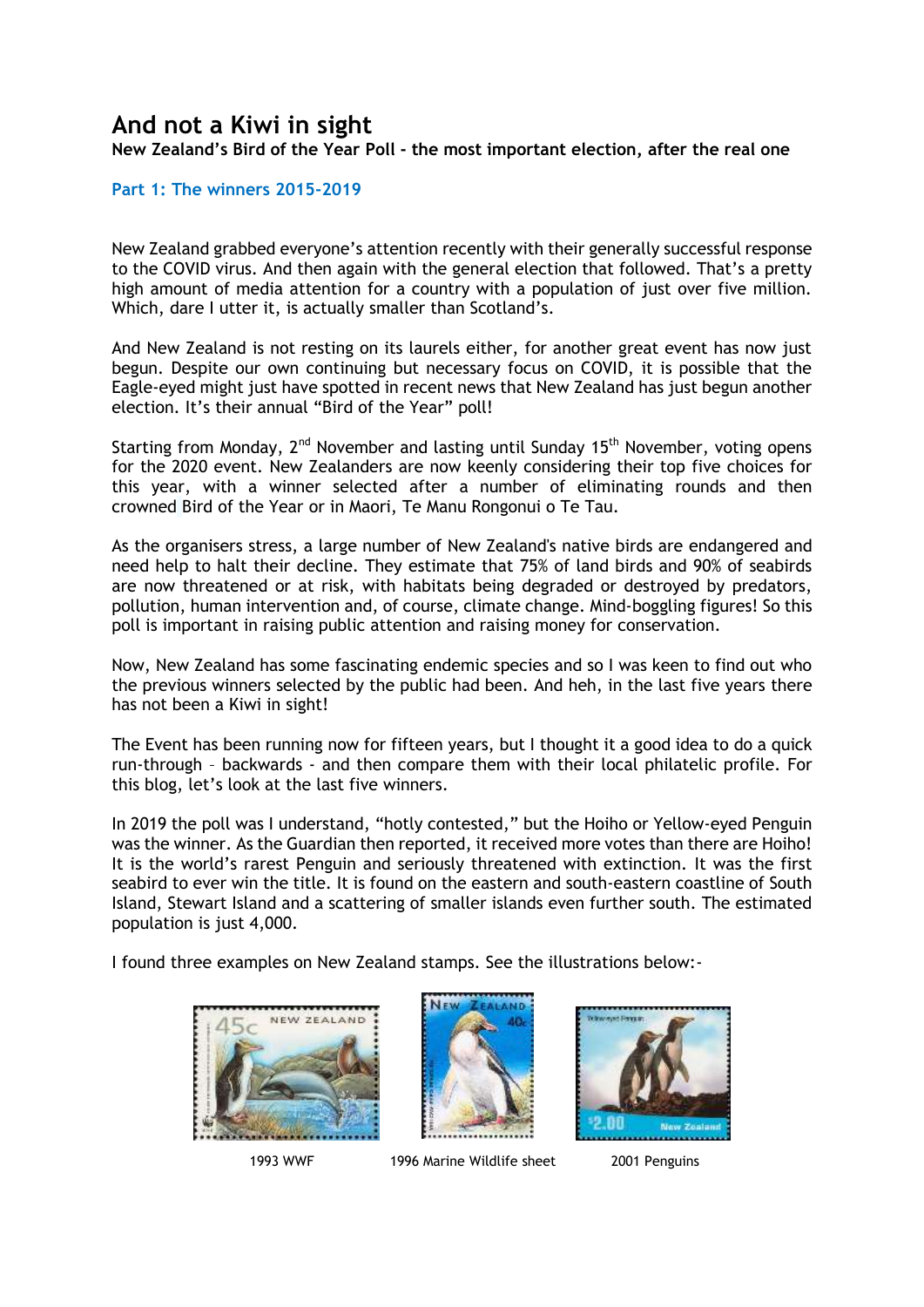2018 threw up another seemingly curious choice, the Kereru or New Zealand Wood Pigeon. Wood Pigeons in the British Isles are so commonplace that they are barely ever given further thought. Not so in New Zealand, where Kereru numbers – once high - have declined enormously since European colonisation and its status is now rated as, "Near threatened." They are found on both islands but numbers are perhaps higher on South Island. It has had a good philatelic showing though, including a classic "Health Stamp":-



1995 Environmental protection 2006 Christmas 2018 Predator free 2050

In 2017 the Kea won the award. Described as the only Alpine parrot in the world, the Kea is found in the forests and mountainous areas of South Island. They are immensely intelligent birds, but with sadly greatly reduced numbers. Perhaps now over 15,000 birds. They are listed as Endangered and are a protected species.

On stamps they can be found across the full range of issues, from the very earliest "classics" to the more recent. I pulled out the following half dozen:-







1899/1902 Kea (& Kaka) 1998 Centenary pictorials 2009 Tiki Tour sheet